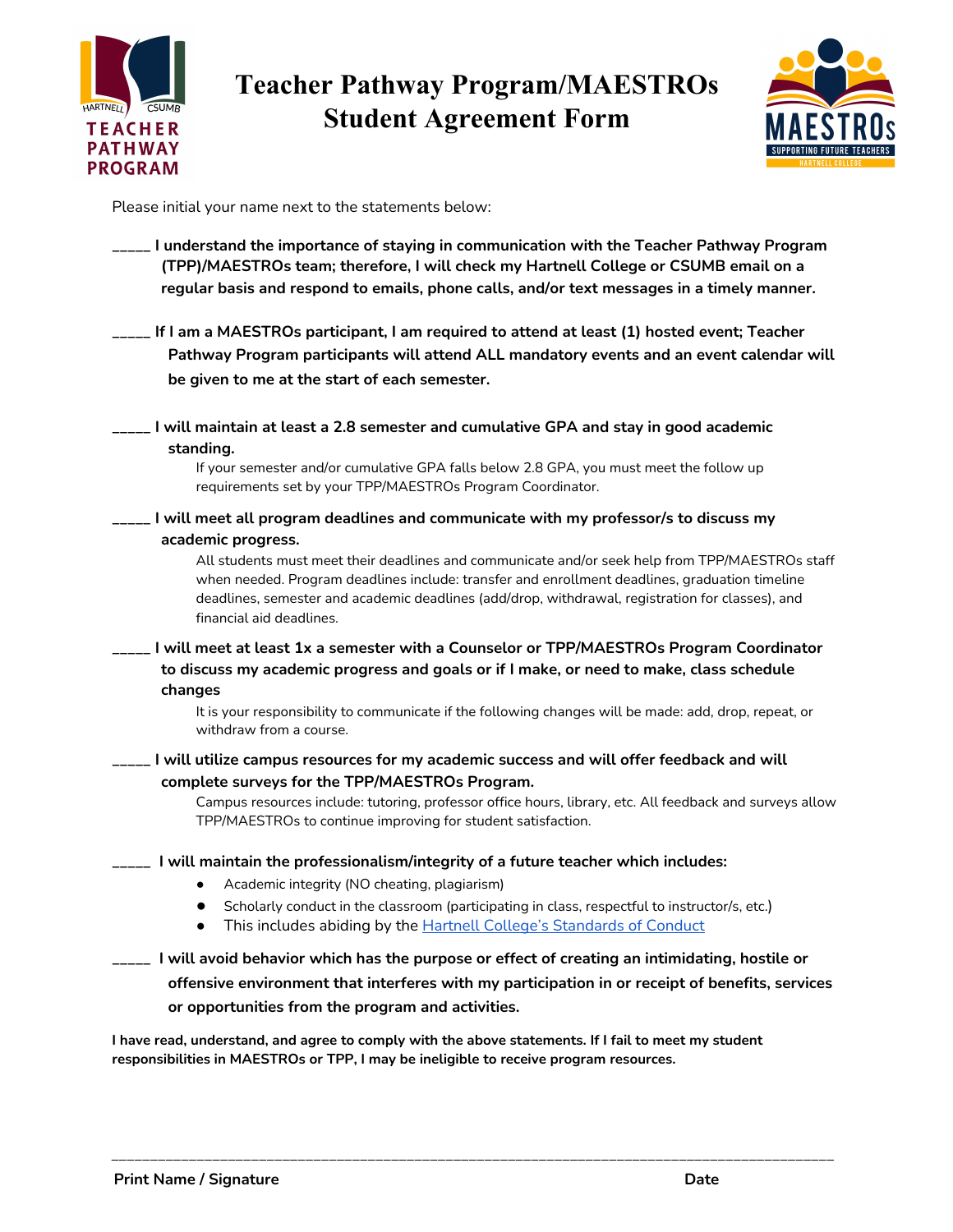## **Teacher Pathway Program/MAESTROs Student Agreement Form**

#### **STUDENT AGREEMENT NONCOMPLIANCE & FOLLOW-UP PLAN**

#### **Lack of Communication with TPP/MAESTROs Staff**

- If a student does not respond to the initial inquiry after 2 weeks, the student will receive a notice via email with a warning that lack of communication will result in potential drop from the program. That email will serve as a last attempt to get in contact with you.
- If there is a pattern of no communication or follow-through with TPP/MAESTROs staff, a required follow-up meeting will be requested with either the TPP/MAESTROs Program Coordinator or Director to discuss extenuating circumstances and/or develop an improvement plan.

#### **Academic Integrity and Cheating**

- Be aware that TPP/MAESTROs academic integrity policy may differ from that of the College due to standards set forth by the Commission on Teacher Credentialing (CTC) of future teachers. If caught cheating with evidence, you will be dropped from the program. All allegations of cheating or scholarly misconduct will be investigated and can lead to potential drop from TPP/MAESTROs.
- Students will abide by Hartnell College's Standards of Conduct.

#### **Missed Mandatory Professiona[l Development Event](https://www.hartnell.edu/students/standards-student-conduct.html)**

● A one week notice is required in order to provide an alternative assignment or option to ensure you still receive the benefits of the mandatory workshop experience and/or professional development support we are offering. Failure to follow through with this will result in a warning, followed by temporary loss of Chromebook privileges (TPP), and eventually, loss of other program benefits. All other events hosted by the TPP/MAESTROs program will be considered HIGHLY RECOMMENDED for you to attend to ensure your academic and personal success.

#### **Disruptive / Hostile / Intimidating Behavior**

- The following consequences may be imposed by the program for a violation of the Student Conduct (Hostile and Intimidating Behavior):
	- Step 1: Verbal Warning
	- Step 2: Written Warning
	- Step 3: Permanent (or temporary) suspension from the program
- Other consequences may be imposed instead of, or in addition to, specific sanctions listed above. These may include, but are not limited to:
	- Recommendations for counseling
	- Establishment of mandatory behavior conditions/contract-signing stating agreed-upon behavior expectations for continued participation in program
	- Suspension from participation in extracurricular activities or leadership positions

Participants will aim to avoid conduct detrimental to the integrity of and public confidence in the teacher preparation programs at Hartnell College. The program views its participants as adults and expects they will act with the requisite maturity and responsibility. The overarching goal of this policy is to establish behavioral expectations with the objective of improving the overall quality of the college experience.